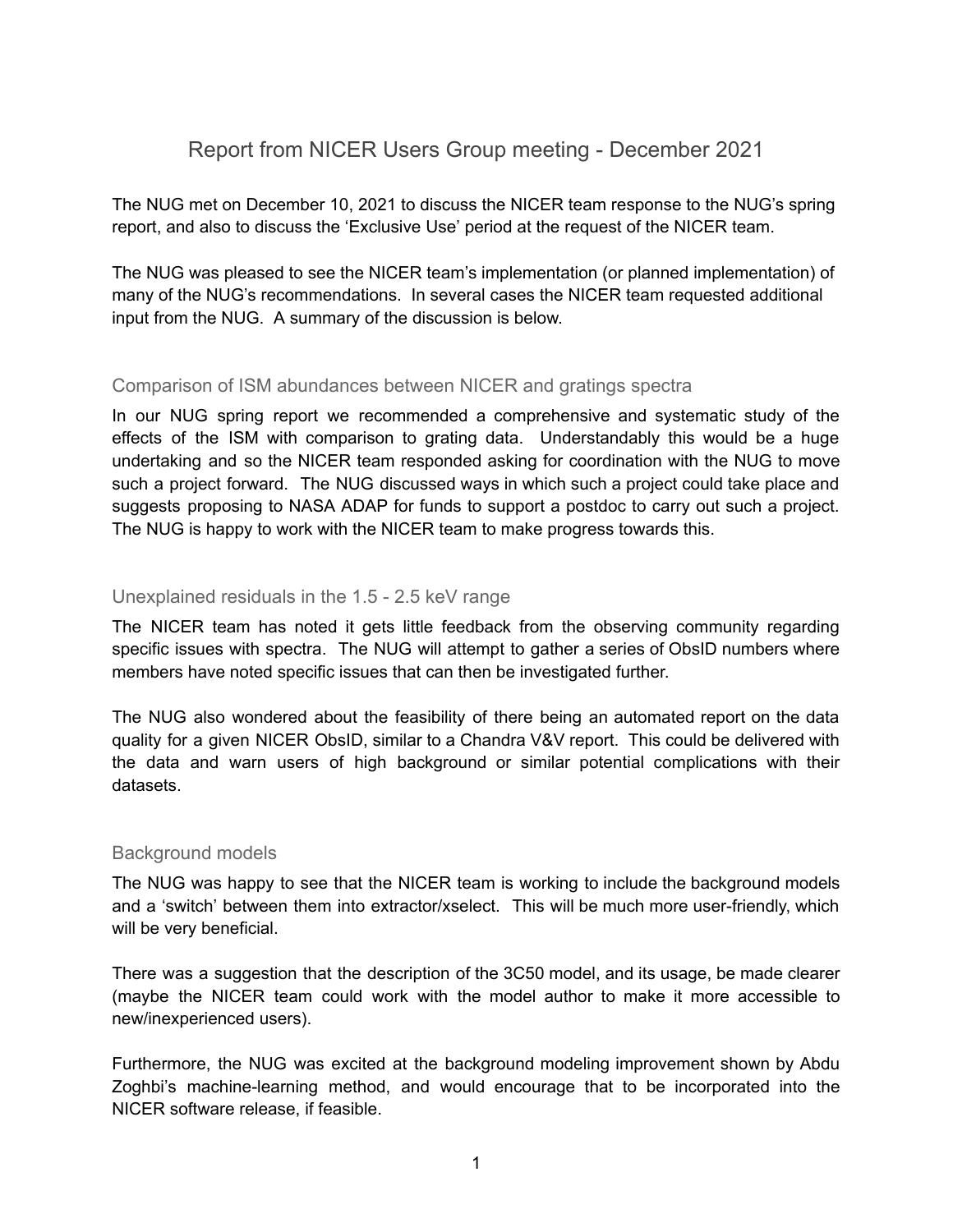Finally, several members noted that they sometimes see evidence of short (few hundred second) background flares on close inspection of their data. Similar to the suggested data quality report in the previous section, is it feasible that these can be identified automatically and flagged for the user? The NUG is conscious of the limited resources of the NICER team and so alternatively, a description of how users can do this could be added to the Data Analysis Threads.

# GO Key Projects

The NUG still feels strongly that a Key Projects category for proposals would be desirable to encourage large, high impact projects to be submitted. The NUG recognizes that there is nothing stopping current proposers from submitting large Key Project type proposals, but, still feels that explicitly having such a category actively solicits them and therefore would be beneficial. To help better understand whether such projects actually are currently being submitted, the NUG requests to see submitted proposal statistics from the NICER team (e.g., a histogram of number of proposals vs time requested per proposal). How many proposals requesting over 300 ks have been submitted each cycle?

One possible way to assess the interest from the community in large/Key Projects would be to request short (1-page?) white papers outlining potential projects.

#### Light curve page for all NICER targets

The NICER team requested input on how the competing priorities of GO exclusive use vs. public display of near-real-time data should be balanced.

The NUG came up with several suggestions for this. Firstly, the light curves can be displayed as count rate only (no spectral information) and could use data that are fully public only (data in exclusive use period not included). Alternatively a 'check box' could be included on proposals for GO programs to opt into having their data (broadband count rate only) included in a public light curves page.

During this discussion, the NUG wondered why a 2-week verification period still exists for the GO projects. Is there something that prevents the data being sent to observers quicker than this?

#### Exclusive Use Period

The NUG was asked to discuss the current exclusive use policy. There was broad discussion of the policy with a recognition of both its pros and cons. The NUG was strongly supportive of keeping a 6-month Exclusive Use period, and happy with the status quo. It was viewed as vital to allowing first time users and early career researchers time to analyze the data without fear of